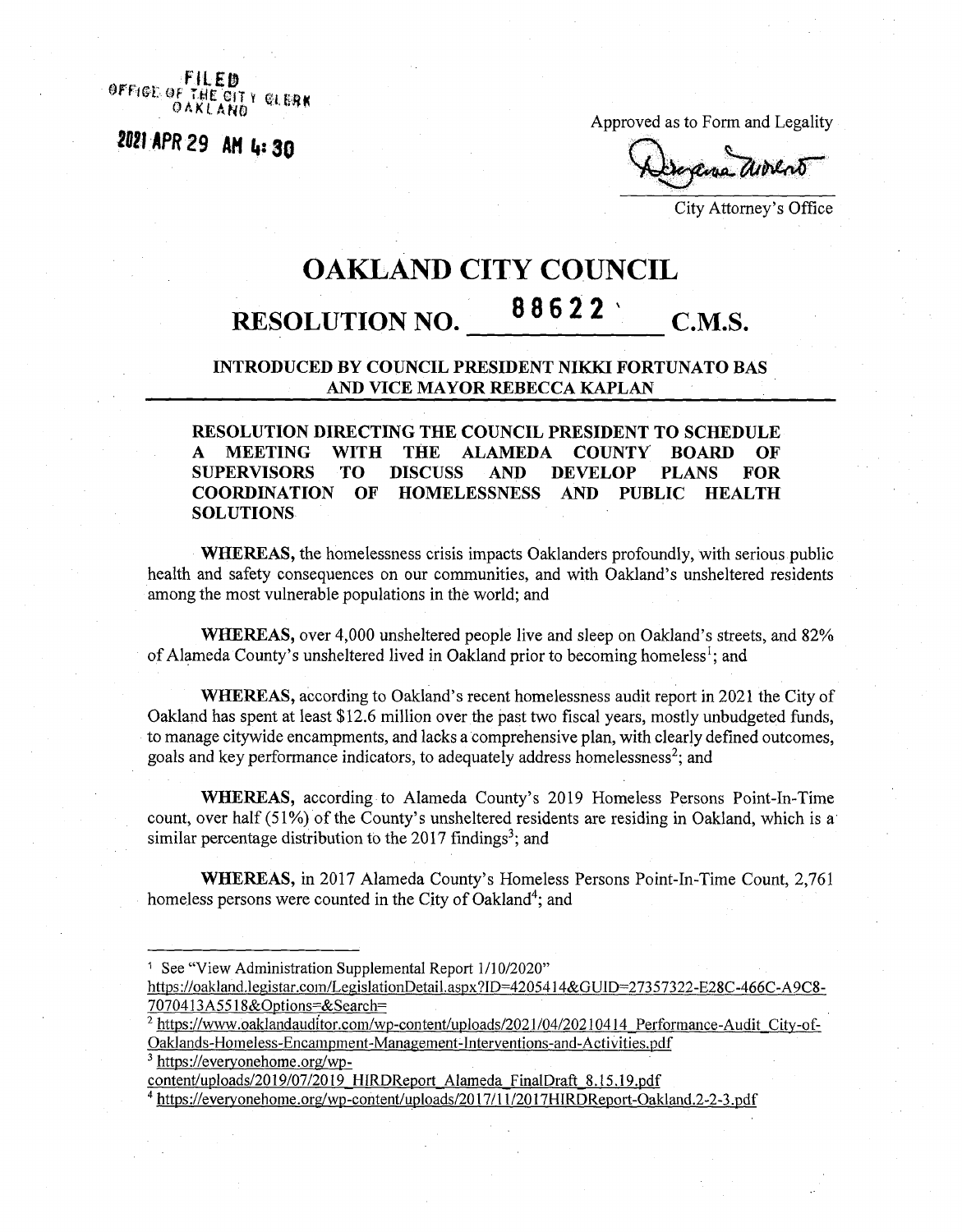**WHEREAS,** homelessness in Alameda County has doubled since 2015, from 2017 to 2019, homelessness in Oakland grew by an unprecedented 47 percent<sup>5</sup>; and

**WHEREAS,** with the onset of the COVID-19 pandemic, homelessness has become more urgent than ever, as residents simultaneously grapple with the economic crisis, housing instability due to job loss, and other unforeseen challenges; and

**WHEREAS,** the United Nations called the scope and severity of the Bay Area homeless crisis "one of the most pervasive violations of human rights globally"<sup>6</sup>; and

**WHEREAS,** In the City's Equity Indicators Report, Oakland scored a <sup>1</sup> for homelessness, as African Americans make up 70% of Oakland's homeless population but only 24% of the City's population $7$ ; and

**WHEREAS,** according to Alameda County's EveryOne Home Strategic Update in 2018, for every two people who become homeless for the first time in Alameda County, only one returns to permanent housing, and homelessness will increase by 1,500 people per year if these rates continue8; and

**WHEREAS,** the City of Oakland oversees homeless shelter programs while Alameda County is responsible for public health, including behavioral health, mental health and other healthcare issues for unsheltered residents; and

**WHEREAS,** in November 2020, Alameda County voters passed a sales tax measure, Measure W to add an additional 0.50% sales tax, estimated to raise \$150 million annually to fund homelessness programs, such as rapid rehousing, rental subsidies, emergency shelters, and permanent supportive housing, in accordance with recommendations ofthe Home Together 2020 Plan; and

**WHEREAS,** Alameda County has discussed plans to allocate funding from Measure W to cities and unincorporated areas based on their population of unsheltered residents; and

**WHEREAS,** the City of Oakland's Human Service Department and Alameda County's homeless outreach teams and Healthcare for the Homeless (ACHCH) work together to address the needs ofresidents in Oakland's street encampments, however, City Councilmembers and County Supervisors have not coordinated around a joint homelessness strategy, policies, or budgetary issues, despite how large the problem has grown, specifically in Oakland; and

**WHEREAS,** the City of Oakland and Alameda County would both benefit greatly from closer collaboration at the policy and fiscal levels around their collective homelessness work; and

<sup>5</sup> <https://www.mercurvnews.com/2Q19/07/23/oakland-saw-a-47-percent-spike-in-homelessness-this-vear/>

<sup>&</sup>lt;sup>o</sup> https://www.undocs.org/A/73/310/rev.1 7 [http://evervonehome.org/wp-content/uploads/2019/12/2019HlRDReport](http://evervonehome.org/wp-content/uploads/2019/12/2019HlRDReport_Oakland_2019-Final.pdf) Oakland 2019-Final.pdf

<sup>&</sup>lt;sup>8</sup> http://everyonehome.org/wp-content/uploads/2019/03/2018-EveryOne-Home-Strategic-Update-Executive-Summarv.pdf